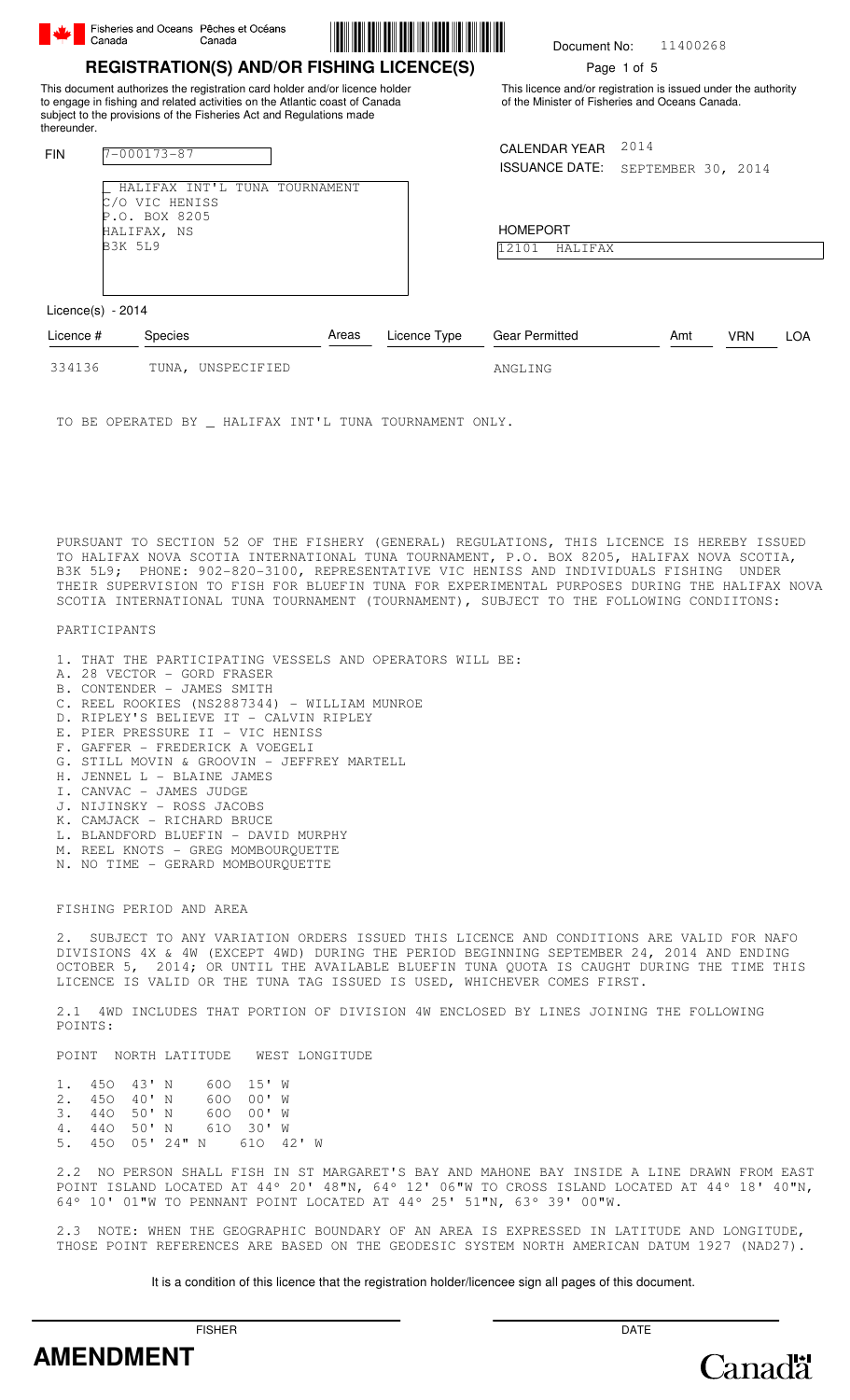

FIN 7-000173-87

thereunder.

C/O VIC HENISS P.O. BOX 8205 HALIFAX, NS B3K 5L9



#### 11400268 Document No:

# Page 2 of 5

This licence and/or registration is issued under the authority of the Minister of Fisheries and Oceans Canada.

CALENDAR YEAR 2014

ISSUANCE DATE: SEPTEMBER 30, 2014

HOMEPORT 12101 HALIFAX

| Licence # | necies                             | Areas | Licence Type | <b>Gear Permitted</b> | Amt | /RN |  |
|-----------|------------------------------------|-------|--------------|-----------------------|-----|-----|--|
|           | DAATETAHA SEE EURREAARD TH BEARERA |       | $\cdots$     |                       |     |     |  |

POSITIONS ARE EXPRESSED IN DEGREES, MINUTES AND SECONDS.

\_ HALIFAX INT'L TUNA TOURNAMENT

This document authorizes the registration card holder and/or licence holder to engage in fishing and related activities on the Atlantic coast of Canada subject to the provisions of the Fisheries Act and Regulations made

**REGISTRATION(S) AND/OR FISHING LICENCE(S)**

3. THE LICENCE HOLDER IS ONLY AUTHORIZED TO HAVE THIS SET OF EXPERIMENTAL LICENCE CONDITIONS AND TUNA TAG ISSUED WITH THIS LICENCE AND CONDITION ON BOARD THE VESSEL WHILE OPERATING IN THE TOURNAMENT.

4. THIS EXPERIMENTAL LICENCE AND CONDITIONS OF LICENCE SUPERSEDES ANY OTHER PREVIOUSLY ISSUED SET OF BLUEFIN TUNA LICENCE AND CONDITIONS OF LICENCE AND TUNA TAGS ISSUED WITH THOSE CONDITIONS.

#### OBSERVER (AT-SEA) COVERAGE

5.1 THE LICENCE HOLDER MUST CARRY AN OBSERVER (AT SEA) ON BOARD THE VESSEL IF REQUESTED BY FISHERIES AND OCEANS CANADA.

5.2 FOR THE PURPOSE OF THESE LICENCE CONDITIONS, AN AT-SEA OBSERVER IS AN INDIVIDUAL OR CORPORATION DESIGNATED AS AN AT-SEA OBSERVER BY THE REGIONAL DIRECTOR-GENERAL FOR THE MARITIMES REGION PURSUANT TO THE FISHERY (GENERAL) REGULATIONS. BEFORE THE COMMENCEMENT OF A FISHING TRIP THE LICENCE HOLDER/OPERATOR SHALL HAVE ENTERED INTO AN AGREEMENT WITH AN AT-SEA OBSERVER COMPANY

GEAR

6. WHILE FISHING UNDER THESE LICENCE CONDITIONS, NO PERSON SHALL BE PERMITTED TO FISH WITH ANY FISHING GEAR OTHER THAN ANGLING GEAR (ROD AND REEL).

7. THE LICENCE HOLDER SHALL ONLY BE PERMITTED TO FISH WITH A MAXIMUM OF FOUR SETS OF ANGLING<br>GEAR (RODS AND REELS). EACH LINE SHALL NOT CONTAIN MORE THAN ONE HOOK. ALL LINES MUST BE EACH LINE SHALL NOT CONTAIN MORE THAN ONE HOOK. ALL LINES MUST BE ATTENDED AT ALL TIMES.

CATCH

8.1 THE LICENCE HOLDER IS REQUIRED TO RETURN ALL INCIDENTALLY CAUGHT FISH FORTHWITH TO THE WATERS, AND WHERE IT IS ALIVE, IN A MANNER THAT CAUSES IT THE LEAST HARM.

8.2 ALL BLUEFIN TUNA <30 KILOGRAMS MUST BE RETURNED IMMEDIATELY AND ALL OTHER BLUEFIN TUNA MUST BE RETAINED.

8.3 IN ACCORDANCE WITH THE RULES OF YOUR TOURNAMENT LANDED FISH MAY BE SOLD.

TAGGING REQUIREMENTS

9. ALL RETAINED BLUEFIN TUNA ARE REQUIRED TO BE TAGGED WITH A VALID BLUEFIN TUNA TAG IMMEDIATELY AFTER THE FISH IS CAUGHT IN ACCORDANCE WITH SECTION 104 OF THE ATLANTIC FISHERY REGULATIONS. A FISH IS CONSIDERED CAUGHT WHEN IT IS POSSIBLE TO BRING THE FISH NEXT TO THE VESSEL AND INCLUDES SWIMMING IT TO COOL IT DOWN. THE TAG MUST BE ATTACHED TO THE NINTH FINLET FROM THE TAIL OF THE BLUEFIN TUNA IN THE MANNER THAT WILL ENSURE THE MOST SECURE METHOD OF TAG RETENTION AND EASE OF INSPECTION. THE TAIL AND AT LEAST ONE PECTORAL FIN MUST REMAIN ATTACHED TO THE TUNA AT ALL TIMES.

10. ONLY THE BLUEFIN TUNA TAG WITH THE NUMBERS LISTED IN APPENDIX I OF THIS LICENCE AND CONDITIONS IS TO BE USED BY THE LICENCE HOLDER. THESE TAGS ARE ONLY VALID DURING THE PERIOD AS LISTED IN ITEM 2. ONCE THE TAGS ARE USED OR WHEN THE TOURNAMENT TOTAL OF BLUEFIN TUNA ARE CAUGHT BY THE PARTICIPANTS OF THE HALIFAX NOVA SCOTIA INTERNATIONAL TUNA TOURNAMENT WITHIN THE PERIOD OF VALIDITY, NO FURTHER FISHING FOR BLUEFIN TUNA UNDER THIS LICENCE IS PERMITTED.

11. THE LICENCE HOLDER IS REQUIRED TO RETURN ALL UNUSED TAGS TO FISHERIES AND OCEANS CANADA,

### It is a condition of this licence that the registration holder/licencee sign all pages of this document.



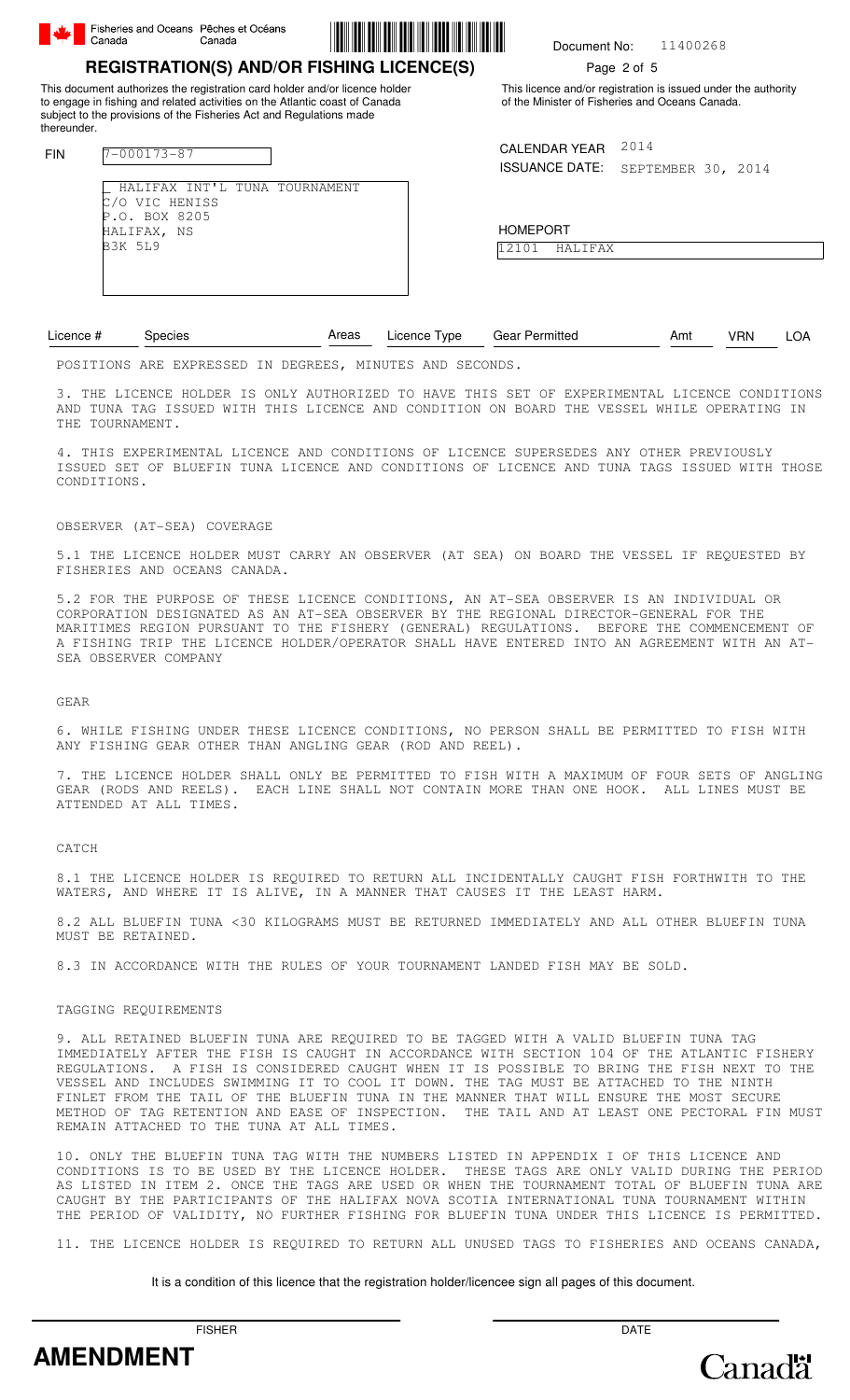| <b>REGISTRATION(S) AND/OR FISHING LICENCE(S)</b>       |  |
|--------------------------------------------------------|--|
| Fisheries and Oceans Pêches et Océans<br>Canada Canada |  |

This document authorizes the registration card holder and/or licence holder to engage in fishing and related activities on the Atlantic coast of Canada subject to the provisions of the Fisheries Act and Regulations made

\_ HALIFAX INT'L TUNA TOURNAMENT



11400268 Document No:

# Page 3 of 5

This licence and/or registration is issued under the authority of the Minister of Fisheries and Oceans Canada.

CALENDAR YEAR 2014

ISSUANCE DATE: SEPTEMBER 30, 2014

HOMEPORT 12101 HALIFAX

Licence # Species **Areas** Licence Type Gear Permitted **Amt** VRN LOA Areas

AREA LICENSING SERVICE CENTRE IN DARTMOUTH BY OCTOBER 10, 2014.

HAIL REQUIREMENTS

FIN 7-000173-87

thereunder.

C/O VIC HENISS P.O. BOX 8205 HALIFAX, NS B3K 5L9

FOR THE PURPOSE OF THIS LICENCE AND LICENCE CONDITIONS, AN OBSERVER (DOCKSIDE) IS AN INDIVIDUAL OR CORPORATION DESIGNATED AS AN OBSERVER BY THE REGIONAL DIRECTOR-GENERAL FOR THE MARITIMES REGION PURSUANT TO SUBSECTION 39.(1) AND 39.1 (1) OF THE FISHERY (GENERAL) REGULATIONS AND WHO HAS BEEN APPOINTED TO MONITOR THE LANDING OF FISH AND TO VERIFY THE WEIGHT AND SPECIES OF FISH CAUGHT AND RETAINED.

12. THE LICENCE HOLDER IS REQUIRED TO HAIL TO A DOCKSIDE MONITORING COMPANY PRIOR TO LEAVING PORT. THE HAIL MUST INCLUDE THE DATE; THE LOCAL TIME (USING THE 24 HOUR SYSTEM); THE VESSEL NAME; THE CAPTAIN'S NAME; THE EXPERIMENTAL BLUEFIN TUNA LICENCE NUMBER 334136 ISSUED TO THE TOURNAMENT; THE AREA WHERE THE VESSEL INTENDS TO COMMENCE FISHING; AND THE PORT THE VESSEL IS SAILING FROM.

13. THE LICENCE HOLDER IS REQUIRED TO HAIL TO A DOCKSIDE MONITORING COMPANY IMMEDIATELY AFTER A BLUEFIN TUNA HAS BEEN CAUGHT AND TAGGED OR WHEN A BLUEFIN TUNA TAG HAS BEEN DAMAGED AND IS NO LONGER USEABLE. THE HAIL MUST INCLUDE THE VESSEL NAME; THE VESSEL REGISTRATION NUMBER; THE CAPTAIN'S NAME; THE NAME OF THE PERSON MAKING THE HAIL; THE EXPERIMENTAL BLUEFIN TUNA LICENCE NUMBER 334136 ISSUED TO THE TOURNAMENT; THE SERIAL NUMBER OF THE BLUEFIN TAG USED; THE ACCURATE ROUND WEIGHT IN POUNDS OF THE BLUEFIN TUNA; THE FLANK LENGTH AND THE DRESSED LENGTH OF THE TUNA IN INCHES (SEE ATTACHED) THE DATE; THE LOCAL TIME (USING THE 24 HOUR SYSTEM).

14. THE LICENCE HOLDER IS FURTHER REQUIRED TO HAIL TO A DOCKSIDE MONITORING COMPANY AT LEAST TWO (2) HOURS PRIOR TO RETURNING TO PORT, WHETHER THERE IS FISH ON BOARD THE VESSEL OR NOT. THE HAIL MUST INCLUDE THE VESSEL NAME; THE CAPTAIN'S NAME; THE NAME OF THE PERSON MAKING THE HAIL; THE EXPERIMENTAL BLUEFIN TUNA LICENCE NUMBER 334136 ISSUED TO THE TOURNAMENT; STATE WHETHER THERE IS ANY FISH ON BOARD THE VESSEL OR NOT; THE ACCURATE ROUND WEIGHT IN POUNDS OF THE BLUEFIN TUNA ON BOARD THE VESSEL; THE FLANK LENGTH AND DRESSED LENGTH OF EACH BLUEFIN TUNA (SEE BELOW); THE NAFO DIVISION WHERE THE FISH WERE TAKEN); THE NUMBER, ROUND WEIGHT AND SPECIES OF OTHER TUNA ON BOARD THE VESSEL; THE DATE; LOCAL TIME (USING THE 24 HOUR SYSTEM) AND PLACE WHERE THE FISH WILL BE LANDED (OFFLOADED).

15. THE LICENCE HOLDER WILL BE ISSUED A CONFIRMATION NUMBER BY THE DOCKSIDE MONITORING COMPANY CONFIRMING THAT EACH HAIL IN ITEMS 12, 13 AND 14 HAS BEEN RECEIVED. THESE NUMBERS ARE TO BE ENTERED IMMEDIATELY IN THE COMMENT FIELD OF THE ATLANTIC BLUEFIN TUNA LOG DOCUMENT.

## OFFLOADING AND REPORTING REQUIREMENTS

16. ALL FISH IS REQUIRED TO BE LANDED AT BISHOP'S LANDING IN THE PORT OF HALIFAX OR AS DESIGNATED BY TOURNAMENT OFFICIALS.

17. THE WEIGHT AND SPECIES OF FISH LANDED FROM THE VESSEL MUST BE VERIFIED BY AN OBSERVER (DOCKSIDE). THE MASTER OF THE VESSEL IS REQUIRED TO PROVIDE ACCESS TO THE VESSEL AND THE FISHING RECORDS TO THE ASSIGNED DOCKSIDE OBSERVER.

18. NO PERSON SHALL BE PERMITTED TO LAND (OFFLOAD) ANY FISH OR PORTIONS THEREOF FROM THE VESSEL UNLESS ALL OF THE FOLLOWING CONDITIONS ARE ADHERED TO:

A) THE OBSERVER(S) (DOCKSIDE) IS PRESENT ONBOARD THE VESSEL TO VERIFY THE ATLANTIC BLUEFIN TUNA LOG DOCUMENT IS FULLY COMPLETED BY THE MASTER OF THE VESSEL AND VERIFY THE WEIGHT AND SPECIES OF THE CATCH IN THE VESSEL;

B) ALL FISH LANDED MUST BE WEIGHED ON AN ACCURATE CALIBRATED SCALE AT DOCKSIDE POINT OF LANDING (OFFLOADING);

C) THE OBSERVER(S) (DOCKSIDE) MUST BE ABLE TO MAINTAIN VISUAL CONTINUITY OF THE FISH BEING REMOVED FROM THE VESSEL AND WEIGHED AT THE DOCKSIDE POINT OF LANDING (OFFLOADING); AND

It is a condition of this licence that the registration holder/licencee sign all pages of this document.



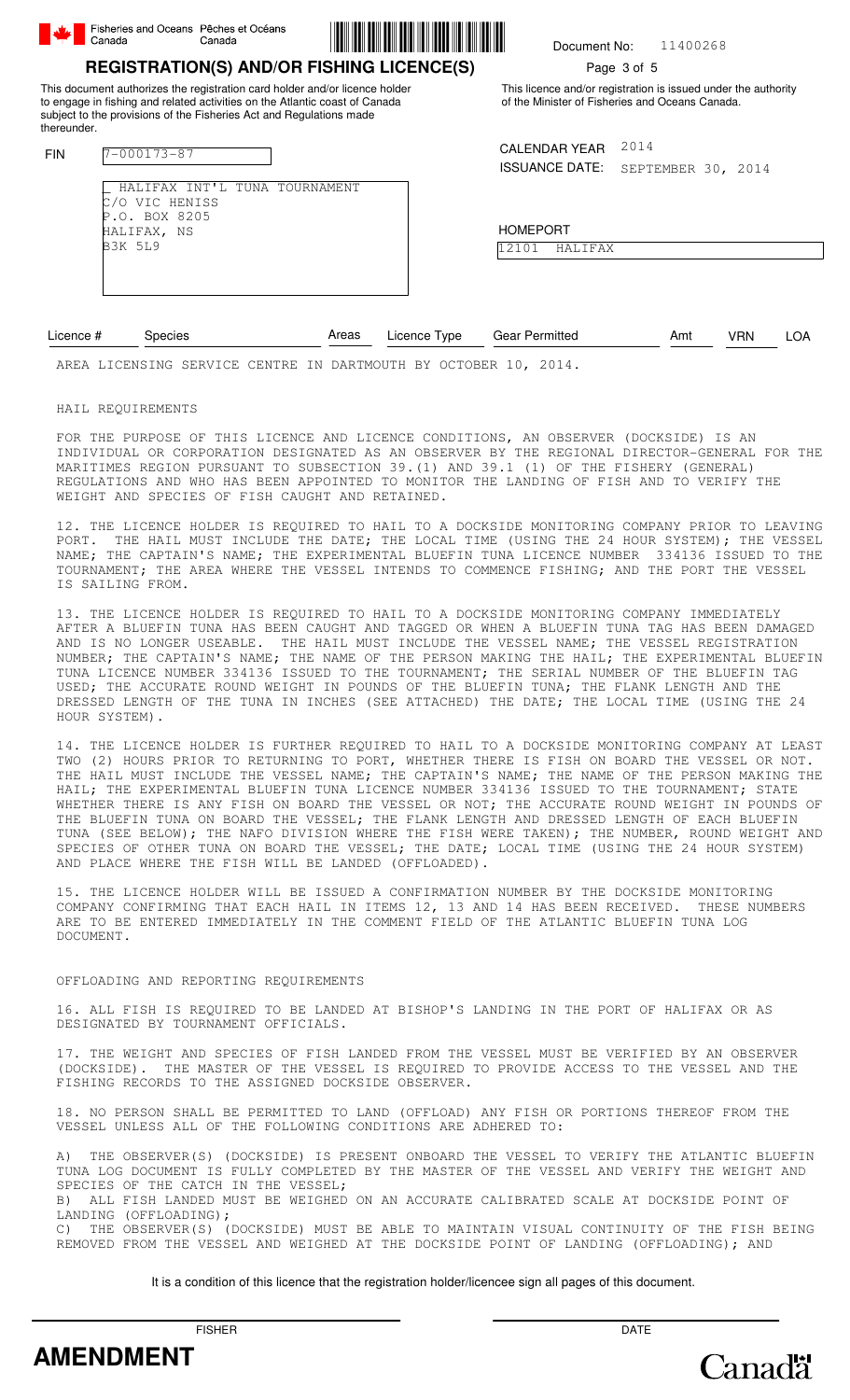|             | Fishenes and Oceans Peches et Oceans<br>Canada                         | Canada                                                                                                                                                                                                                            |  | Document No:                                                                                                      |             | 11400268           |  |
|-------------|------------------------------------------------------------------------|-----------------------------------------------------------------------------------------------------------------------------------------------------------------------------------------------------------------------------------|--|-------------------------------------------------------------------------------------------------------------------|-------------|--------------------|--|
|             |                                                                        | <b>REGISTRATION(S) AND/OR FISHING LICENCE(S)</b>                                                                                                                                                                                  |  |                                                                                                                   | Page 4 of 5 |                    |  |
| thereunder. |                                                                        | This document authorizes the registration card holder and/or licence holder<br>to engage in fishing and related activities on the Atlantic coast of Canada<br>subject to the provisions of the Fisheries Act and Regulations made |  | This licence and/or registration is issued under the authority<br>of the Minister of Fisheries and Oceans Canada. |             |                    |  |
| <b>FIN</b>  | $7 - 000173 - 87$                                                      |                                                                                                                                                                                                                                   |  | <b>CALENDAR YEAR</b><br><b>ISSUANCE DATE:</b>                                                                     | 2014        | SEPTEMBER 30, 2014 |  |
|             | VIC HENISS<br>'Ω<br>.O. BOX 8205<br>P<br>HALIFAX, NS<br><b>B3K 5L9</b> | HALIFAX INT'L TUNA TOURNAMENT                                                                                                                                                                                                     |  | <b>HOMEPORT</b><br>12101<br>HALIFAX                                                                               |             |                    |  |

\*700017387\*

| Licence # |    |                   | pecies |  | Areas    |           | Licence Type | Gear Permitted |                             | Amt | /RN         | LOA.  |  |  |
|-----------|----|-------------------|--------|--|----------|-----------|--------------|----------------|-----------------------------|-----|-------------|-------|--|--|
|           | ΑN | '('I I R A 'I' F. | WEIGHT |  | SIIPPI.I | ா∩<br>ED. | THE.         |                | DOCKSIDE MONITORING COMPANY |     | TMMEDIATELY | AFTER |  |  |

MONITORING COMPANY IMMEDIATELY AF LANDING (OFFLOADING) THE FISH FROM THE VESSEL.

19. PURSUANT TO SECTION 61 OF THE FISHERIES ACT, THE LICENCE HOLDER IS REQUIRED TO PROVIDE INFORMATION REGARDING ALL FISHING ACTIVITIES IN THE ATLANTIC BLUEFIN TUNA LOG DOCUMENT THAT IS AVAILABLE FROM THE DEPARTMENT. THE LICENCE HOLDER IS REQUIRED TO COMPLETE THIS DOCUMENT IN ACCORDANCE WITH THE INSTRUCTIONS SUPPLIED IN THE ATLANTIC BLUEFIN TUNA LOG DOCUMENT. FOR TRIPS IN WHICH FISH HAVE BEEN CAUGHT, THE LICENCE HOLDER IS REQUIRED TO ENTER ALL INFORMATION REGARDING ALL FISHING ACTIVITIES IMMEDIATELY AFTER CATCHING THE FISH AND SUPPLY THE OBSERVER (DOCKSIDE) WITH A COPY OF THE MONITORING DOCUMENT AT THE END OF THAT FISHING TRIP. FOR TRIPS WHERE THERE WAS NO FISH CAUGHT, THE LICENCE HOLDER IS REQUIRED TO SUPPLY THE DOCKSIDE MONITORING COMPANY WITH A COPY OF ALL MONITORING DOCUMENTS IMMEDIATELY AFTER THE TOURNAMENT IS ENDED. THE LICENCE HOLDER SHALL ALSO BE REQUIRED TO PROVIDE ANY DOCUMENTS REQUESTED BY A FISHERY OFFICER IMMEDIATELY UPON DEMAND.

## SPECIES AT RISK ACT

20. IN ACCORDANCE WITH THE RECOVERY STRATEGY FOR THE LEATHERBACK TURTLE (DERMOCHELYS CORIACEA) AND WHITE SHARK (CARCHARODON CARCHARIAS) IN ATLANTIC CANADA, THE LICENCE HOLDER/OPERATOR IS PERMITTED TO CARRY OUT FISHING ACTIVITIES AUTHORIZED UNDER THE FISHERIES ACT THAT MAY INCIDENTALLY KILL, HARM, HARASS, CAPTURE OR TAKE LEATHERBACK TURTLES AND WHITE SHARK, AS PER SUBSECTION 83(4) OF THE SPECIES AT RISK ACT (SARA).

## THE FOLLOWING CONDITIONS APPLY:

Fisheries and Oceans Pêches et Océans

A) THIS PERMISSION IS ONLY VALID WHILE FISHING IS CONDUCTED UNDER THIS LICENCE ISSUED TO YOU UNDER THE FISHERIES ACT IN ALL AUTHORIZED WATERS UNDER THIS LICENCE. B) THE LICENCE HOLDER/OPERATOR IS REQUIRED TO ENSURE THAT, WHILE THE FISHING ACTIVITIES ARE CONDUCTED, EVERY PERSON ON BOARD THE VESSEL WHO CAPTURES A LEATHERBACK TURTLE OR WHITE SHARK INCIDENTALLY FORTHWITH RETURNS IT TO THE PLACE FROM WHICH IT WAS TAKEN, AND WHERE IT IS ALIVE, IN A MANNER THAT CAUSES IT THE LEAST HARM. C) THE LICENCE HOLDER/OPERATOR IS REQUIRED TO PROVIDE INFORMATION REGARDING INTERACTIONS WITH SPECIES AT RISK WHILE CONDUCTING FISHING OPERATIONS, IN THE SARA MONITORING DOCUMENT AVAILABLE FROM FISHERIES AND OCEANS CANADA. THE LICENCE HOLDER/OPERATOR IS REQUIRED TO COMPLETE THE DOCUMENT PURSUANT TO THE INSTRUCTIONS CONTAINED WITH THE DOCUMENT AND SUPPLY THE OBSERVER (DOCKSIDE) AT THE END OF EACH FISHING TRIP WITH A COPY OF ALL MONITORING DOCUMENTS.

## GENERAL

21. THE LICENCE HOLDER IS REQUIRED TO MAINTAIN A DISTANCE OF AT LEAST ONE-HALF NAUTICAL MILE FROM PREVIOUSLY SET GEAR.

22. FISHERS ARE REMINDED THAT IT IS AN OFFENCE UNDER THE ATLANTIC FISHERY REGULATIONS, 1985 TO TRANSPORT FISH CAUGHT BY ANOTHER VESSEL OR TO PUT FISH ON BOARD ANOTHER VESSEL UNLESS PREVIOUSLY AUTHORIZED BY DFO FOR TOURNAMENT PURPOSES.

23. THIS LICENCE AND CONDITION WAS REQUESTED AND RECEIVED IN ENGLISH.

24. THAT A COPY OF THIS LICENCE BE CARRIED ON EACH VESSEL DURING THE TOURNAMENT AND BE AVAILABLE FOR INSPECTION UPON REQUEST BY A FISHERY OFFICER.

THAT ISSUANCE OF THIS LICENCE IMPLIES NO COMMITMENT BY THE MINISTER OR FISHERIES AND OCEANS CANADA TO REISSUE THE LICENCE IN SUBSEQUENT YEARS.

NOTE:

NOTHING IN THIS LICENCE SHALL BE CONSTRUED AS AUTHORITY UNDER THE SPECIES AT RISK ACT (SARA) TO KILL, HARM, HARASS, CAPTURE OR TAKE AN INDIVIDUAL OF A WILDLIFE SPECIES THAT IS LISTED AS

# It is a condition of this licence that the registration holder/licencee sign all pages of this document.